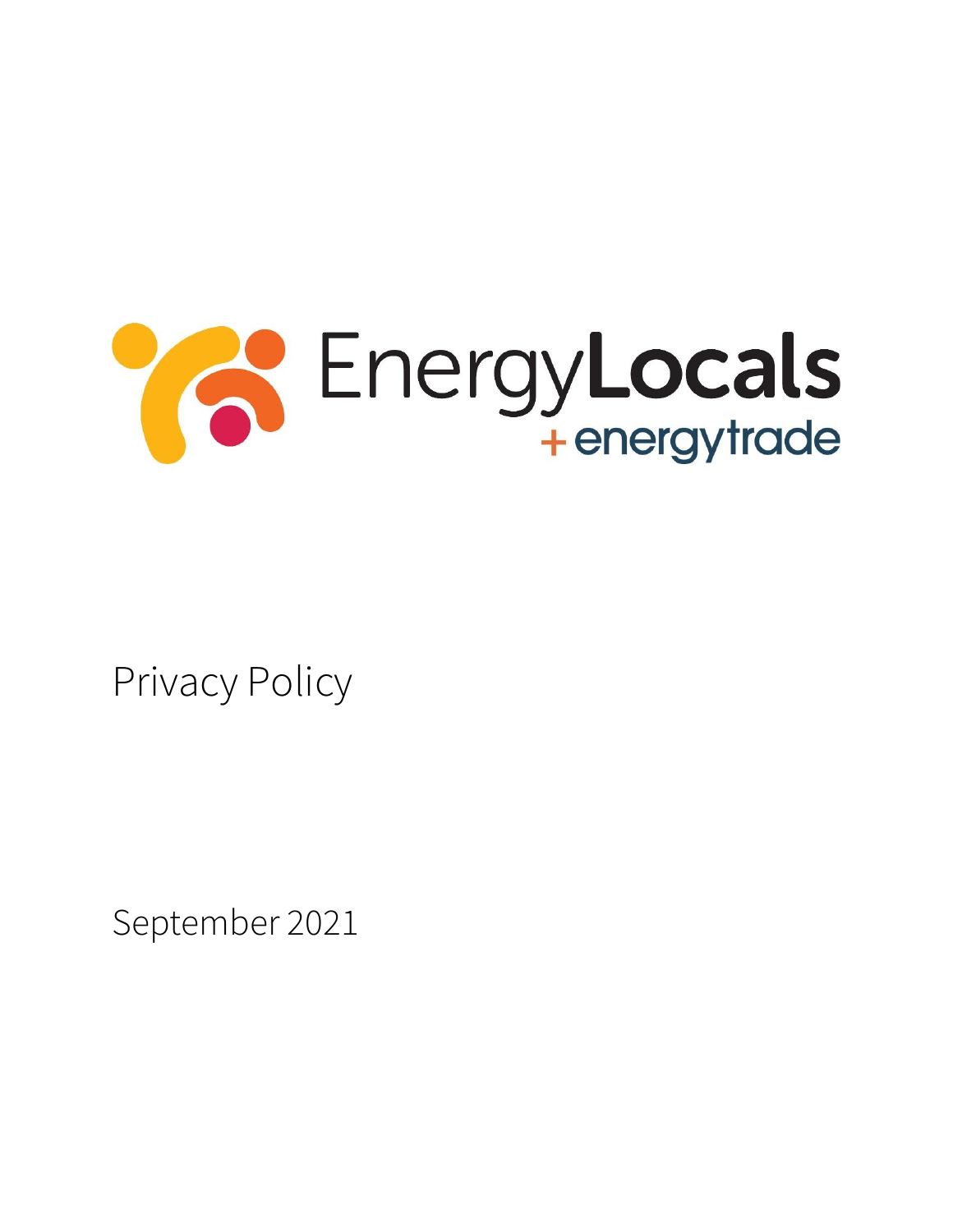# About this policy

Energy Locals will do the right thing by its customers and we know privacy is important to you. To provide you with a service we need to collect, store and in some cases share personal information. This policy explains how we manage that in order to protect your privacy.

## Energy Locals

This policy relates to all activities of Energy Locals Pty Ltd, ABN 23606408879 (Energy Locals) including its website. References to "us", "we" and "our" in this policy are references to Energy Locals, its related bodies corporate and its contractors.

### Privacy Act

The Privacy Act 1988 (the Act) sets out the Australian Privacy Principles (the Principles) and we are committed to following them, as they are designed to protect confidentiality. Information that can be used to identify an individual (such as name, address and so on) is classified as personal information.

### Why and how we collect personal information.

Energy Locals will only collect personal information if it's necessary for one or more of the services we provide to you.

Where possible, Energy Locals will always collect personal information directly from you, either via a form you completed on our website, email, post, via a phone conversation with you (the phone conversation could be with Energy Locals or a third party authorised to work on behalf of us) or via a community or commercial partner of Energy Locals. There are also situations in which we may collect information from others, such as meter data from a distribution company or metering coordinator so we can calculate your usage, or information from your existing energy retailer so we can fulfil your request to transfer to us.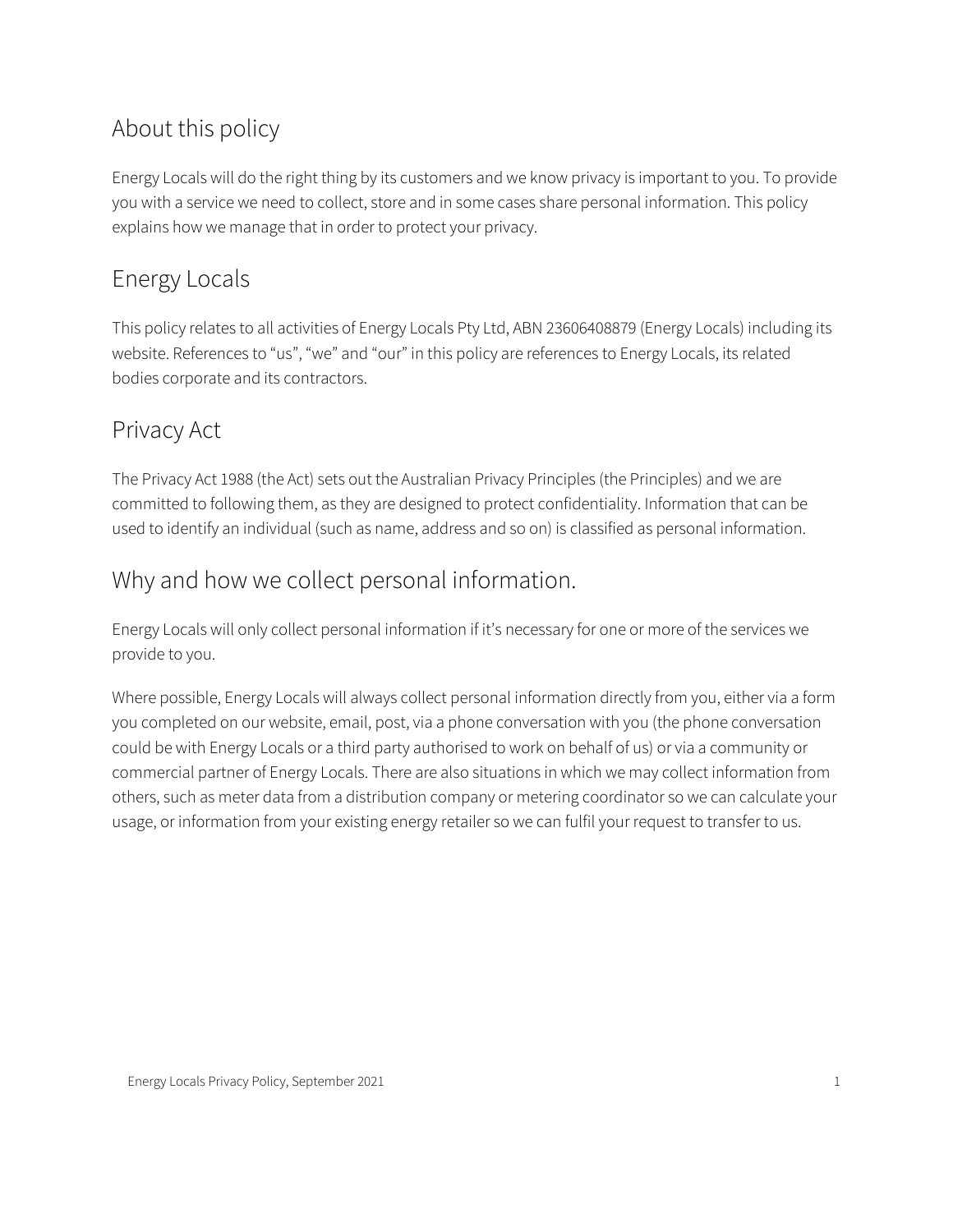### How we keep your information secure

We will store your information electronically wherever possible. Mostly this will be within our customer billing system. Where other information needs to be stored electronically, it will be held in passwordprotected storage areas and only staff who need access to personal information will be able to retrieve it. From time to time it may be necessary to transfer information outside of Australia in order to process it and provide our services to you. In addition, if you are on a Virtual Power Plan proposition where you have a battery and/or electric vehicle as part of a Virtual Power Plant (VPP), information obtained from that battery and/or electric vehicle may be passed to and held by another entity in relation to the VPP and/or transferred overseas to a subcontractor for processing.

Where information is passed overseas, it will also take place using secure transfer and storage methods. The countries it may be necessary to transfer personal data to include the United States of America.

Where information is transferred outside the country it is mainly for processing and in some circumstances for an overseas employee or sub-contractor to use it to provide you with a service.

If it is necessary to store personal information physically, it will be held using reasonable security precautions at our offices.

### Use of your information

To provide you with our services, we use your information in a number of ways, such as:

- setting up and maintaining your electricity supply with us;
- confirming your identity;
- emailing you with relevant information about your account with us, or about products and services we offer which may benefit you;
- communicating with you;
- carrying out credit checks, receiving payments and collecting debts;
- providing you with information on related products and services;
- external and internal reporting to regulatory bodies;
- where you have a battery and/or electric vehicle as part of a VPP proposition, for the purposes of assessing the performance of the battery and/or electric vehicle and for the efficient operation of the VPP; and
- assessing the performance of our business (at an aggregate, not individual customer, level).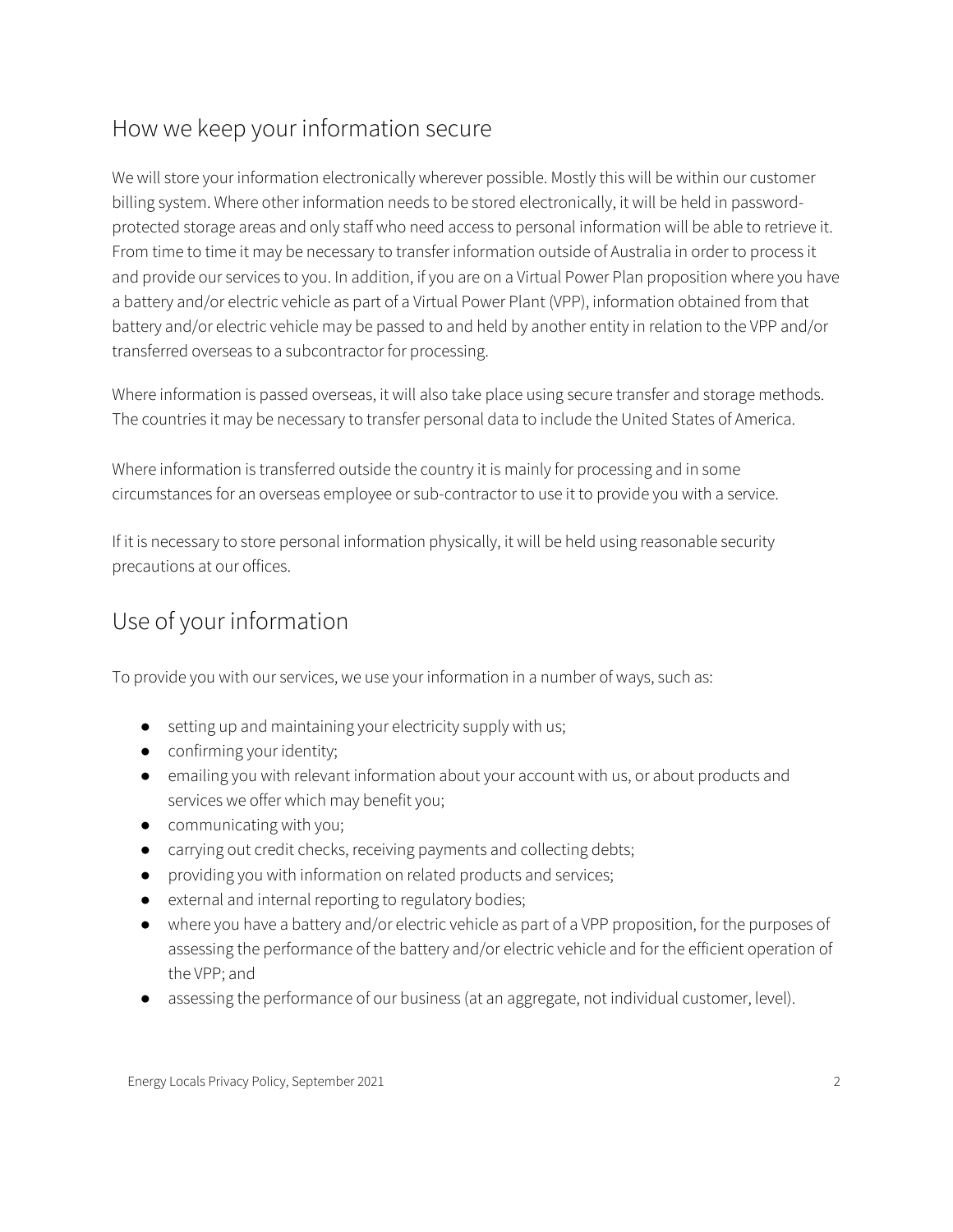Your personal information will not be disclosed outside Energy Locals except as outlined in this policy.

If you leave Energy Locals, your information may be used to:

- collect any money you may owe on your account;
- ask you for your feedback on us;
- provide you with information about our products and services;
- report, on an aggregate rather than individual basis, how our business is performing; or
- report to regulatory bodies as required.

# Disclosure of your information

The only time we will disclose your personal information is when:

- we are required to by law, or it is requested by Police or other Government authorities;
- your local distribution company, metering coordinator or metering provider requires information to maintain your supply or resolve a dispute;
- you have had a battery and/electric vehicle as part of a VPP proposition;
- we carry out a credit check;
- we need to use a third party to collect overdue debt;
- you choose to move to a different energy retailer;
- we need to work with an ombudsman or other approved body to resolve a complaint or dispute;
- we need to add your information to other customers' information so we can measure the overall performance of our business;
- we need to communicate with one of our community or commercial partners to tell them which customers have chosen to support them, to provide you with a service, to manage your account or to report on the performance of our business at an aggregate level; or
- you tell us we can do this.

### Your access to your personal information

You can ask us to share with you the information with hold about you. You can do this by emailing us at [hello@energylocals.com.au.](mailto:hello@energylocals.com.au) If you think that we are holding inaccurate information, you can ask us to change or delete it. We can't guarantee we'll be able to meet every request to change or delete information and if we can't, we'll explain why.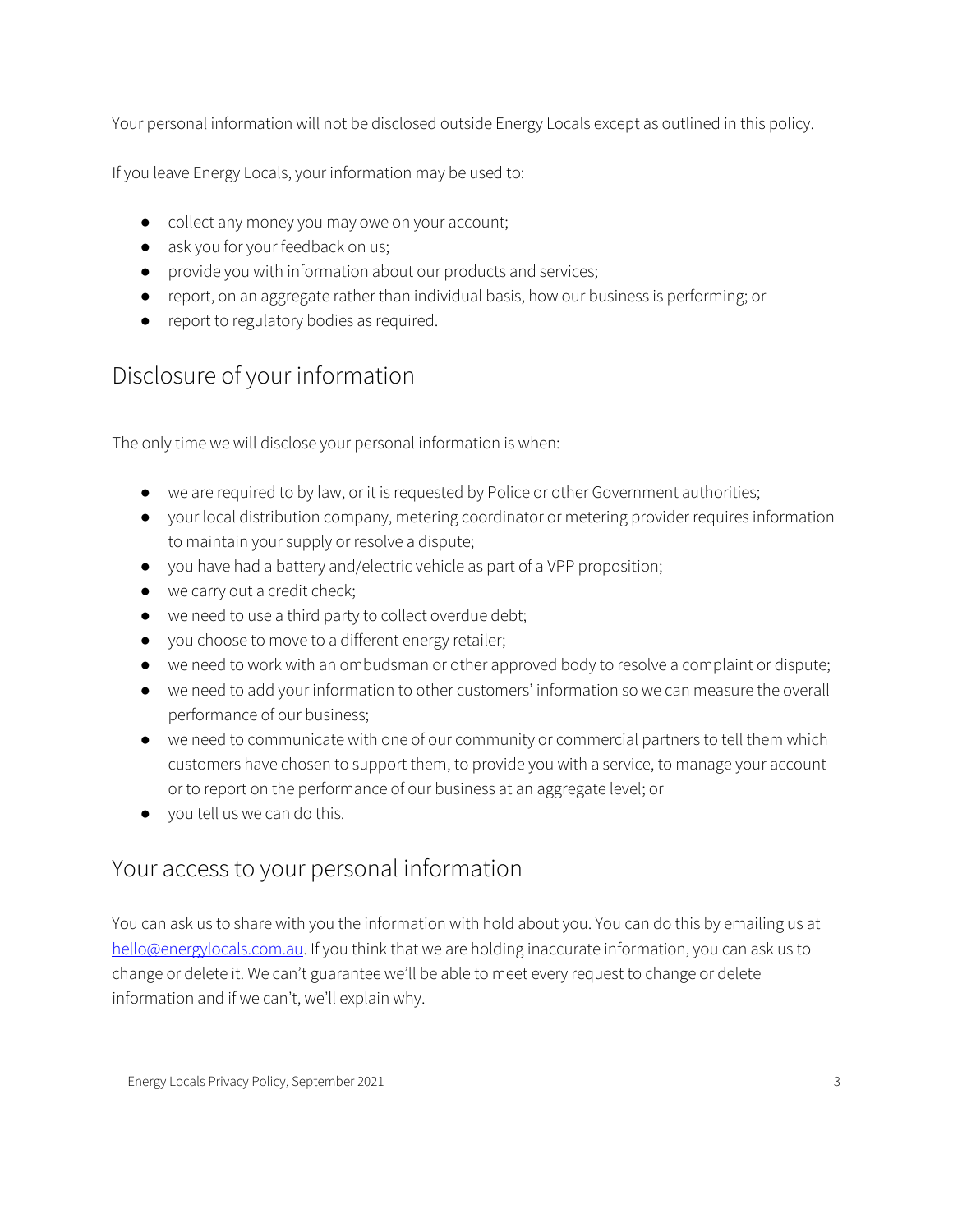If we're sending you information about new products and services that you don't want to receive, you can opt out of these communications at any time by emailing hello@energylocals.com.au.

#### Your payment details

We do not store credit card data. All credit card data is stored by our banking partner, Westpac. The transfer of bank account data (e.g. BSB and account number) always takes place using a TLS (Transport Layer Security) protocol.

#### Your own login details

When you set up a login for online access to your Energy Locals account, it's your responsibility to keep those details secure. Please log out after using the Energy Locals website if others have access to the same computer or device.

#### Cookies and our website

Like most websites, Energy Locals uses cookies to help improve the experience people have when dealing with us online. Cookie files can't be used to access your computer, or the information stored on it. To help improve our website and online experience, we use analytical tools to measure how the website is used.

In order to keep our electricity prices low, we may introduce advertising on the Energy Locals website. This would involve the use of cookies to better select advertising that may be relevant to you, but your private data would not be shared with any advertiser.

If you start the process to join Energy Locals but don't finish it, we may use the information you entered up to that point to contact you by phone or email to see if we can help.